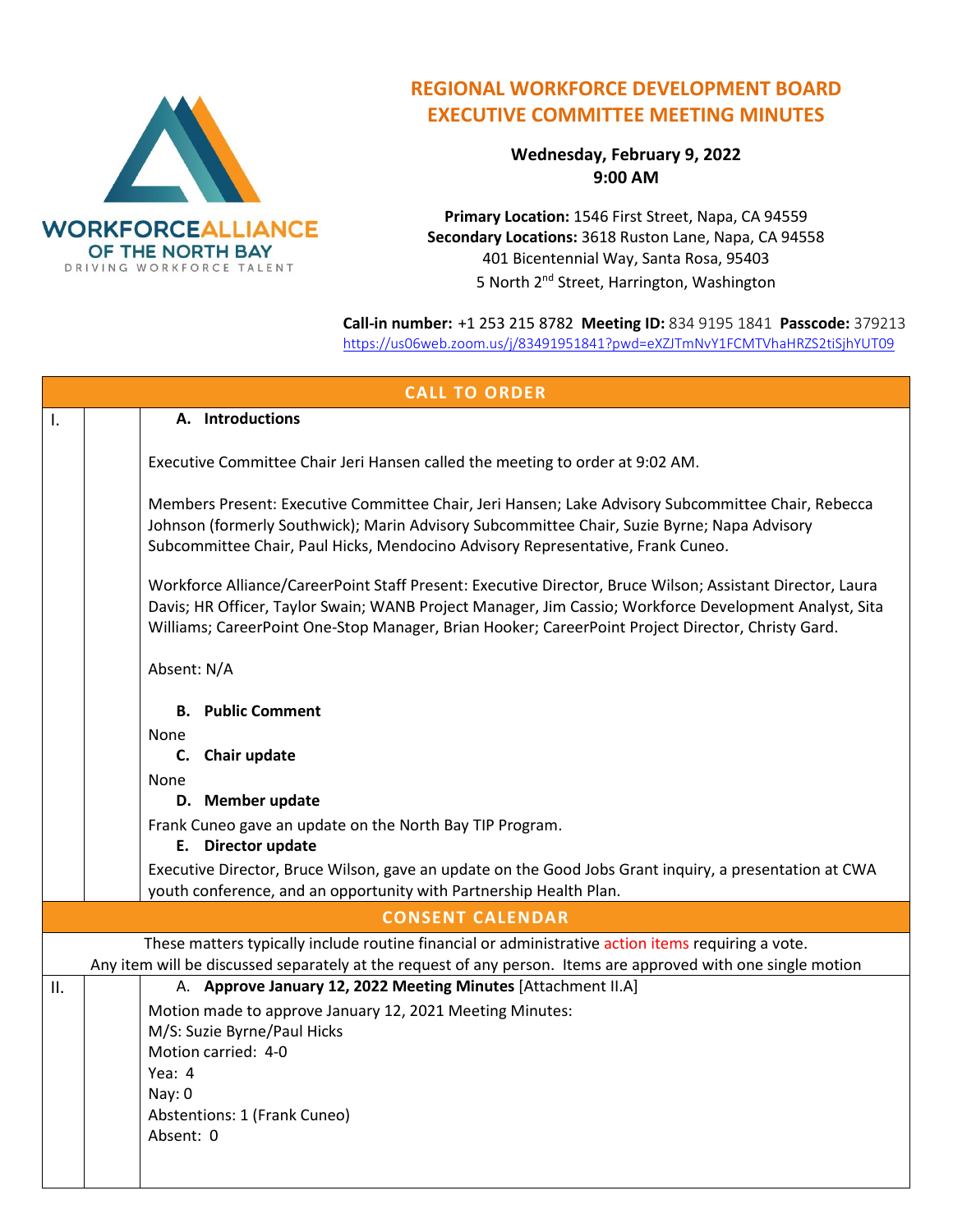|      | <b>REGULAR CALENDAR</b> |                                                                                                                                                                                                                                                                                                                                 |  |  |  |  |
|------|-------------------------|---------------------------------------------------------------------------------------------------------------------------------------------------------------------------------------------------------------------------------------------------------------------------------------------------------------------------------|--|--|--|--|
| III. |                         | A. Approval of Regional Workforce Development Board and Advisory Subcommittee Member<br><b>Applications [Attachment III.A] (Action)</b><br>The committee will review and approve applications for board membership:                                                                                                             |  |  |  |  |
|      |                         | a. Regional Workforce Development Board: Jason Henderson & Bryan Avila<br>b. Marin Advisory Subcommittee: Bill Mueller                                                                                                                                                                                                          |  |  |  |  |
|      |                         | Motion made to approve Jason Henderson and Bryan Avila for the WANB Regional Workforce Development<br>Board:                                                                                                                                                                                                                    |  |  |  |  |
|      |                         | M/S: Suzie Byrne/Rebecca Johnson<br>Motion carried: 5-0<br>Yea: 5                                                                                                                                                                                                                                                               |  |  |  |  |
|      |                         | Nay: 0                                                                                                                                                                                                                                                                                                                          |  |  |  |  |
|      |                         | Abstentions: 0<br>Absent: 0                                                                                                                                                                                                                                                                                                     |  |  |  |  |
|      |                         | Motion made to approve Bill Mueller for the WANB Marin Advisory Subcommittee:<br>M/S: Suzie Byrne/Rebecca Johnson                                                                                                                                                                                                               |  |  |  |  |
|      |                         | Motion carried: 5-0<br>Yea: 5                                                                                                                                                                                                                                                                                                   |  |  |  |  |
|      |                         | Nay: 0<br>Abstentions: 0<br>Absent: 0                                                                                                                                                                                                                                                                                           |  |  |  |  |
|      |                         | B. Contracts – Ratification and approval for following contracts (Action)<br>a. Conservation Corps North Bay for a youth ecological program for \$61,016 (new 8-<br>week work experience cohort)<br>b. Arbor E&T, LLC dba Equus Workforce Solutions Amendment #1 for a new max<br>\$4,192,579 (Carry in from the previous year) |  |  |  |  |
|      |                         | Motion made to approve Conservation Corps youth ecological program:<br>M/S: Frank Cuneo/Paul Hicks                                                                                                                                                                                                                              |  |  |  |  |
|      |                         | Motion carried: 5-0<br>Yea: 5                                                                                                                                                                                                                                                                                                   |  |  |  |  |
|      |                         | Nay: 0<br>Abstentions: 0                                                                                                                                                                                                                                                                                                        |  |  |  |  |
|      |                         | Absent: 0                                                                                                                                                                                                                                                                                                                       |  |  |  |  |
|      |                         | Motion made to approve Arbor E&T, LLC dba Equus Workforce Solutions Amendment #1:<br>M/S: Suzie Byrne/Rebecca Johnson                                                                                                                                                                                                           |  |  |  |  |
|      |                         | Motion carried: 5-0                                                                                                                                                                                                                                                                                                             |  |  |  |  |
|      |                         | Yea: 5<br>Nay: 0                                                                                                                                                                                                                                                                                                                |  |  |  |  |
|      |                         | Abstentions: 0                                                                                                                                                                                                                                                                                                                  |  |  |  |  |
|      |                         | Absent: 0                                                                                                                                                                                                                                                                                                                       |  |  |  |  |
|      |                         | C. WANB Membership Discussion                                                                                                                                                                                                                                                                                                   |  |  |  |  |

Staff discussed the status of WANB membership and recruitment.